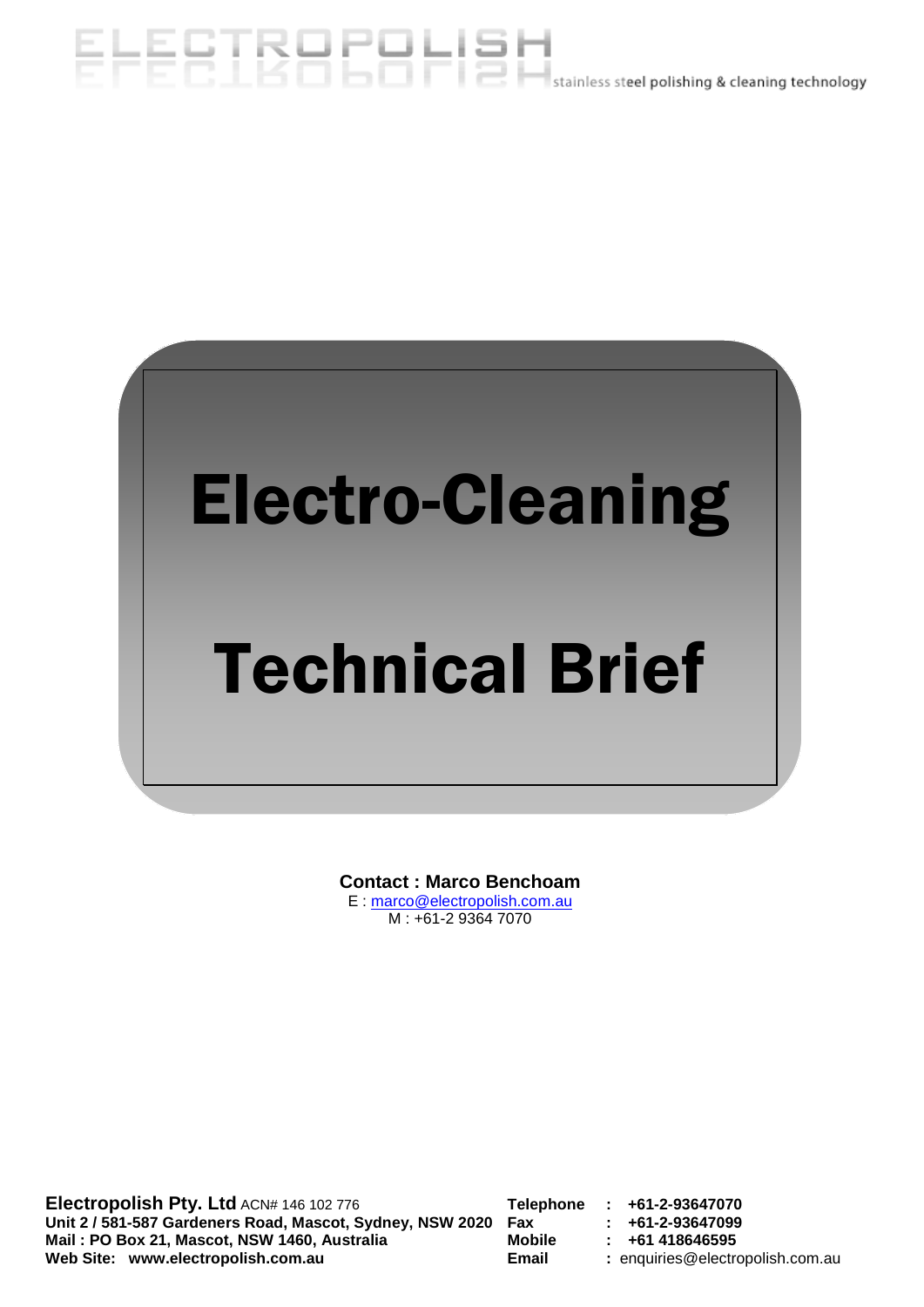## **Stainless Steel Electro-Cleaning**

#### **Contents:**

Cleaning methods for stainless steels How our process works & what it does Test method & environments Comparison with alternative methods Cleaning of weldments The Electropolsih advantage….

#### **Introduction**

Stainless Steel is often chosen for industrial and architectural applications because it withstands corrosion, is long lasting, easily fabricated, requires minimal maintenance and looks good.

Unfortunately exposure to many industrial environments can result in corrosion which typically occurs in weldments but can also be initiated in the parent metal in those areas which have not been thoroughly cleaned and passivated. In severe cases, pitting and even structural failure can occur if the corrosion is not adequately treated.

Our electrocleaning process utilizes an electric current in combination with a mild electrolyte, to preferentially dissolve the surface rust, iron contamination and inclusions instantly, leaving the stainless steel surfaces surgically clean. Additionally our process uniquely reforms the original protective chromium oxide layer, passivating the surface and improving its long term resistance to subsequent corrosion and staining.

Our latest developments in application technology have allowed us to treat stainless steel surfaces on site quickly and effectively, providing an economic, long term solution to corrosion. Figure 2.

Figure 2. Seaside balustrade cleaned using the Electropolsih process, giving long term corrosion resistance



The process is benign, safe to the materials being treated, safe for the operator and the environment. There are no noxious fumes and it is totally silent. Unlike traditional abrasive or acid cleaning methods there is no scratching, discolouration or etching of the surface.

At Electropolsih we are proud to have developed an effective cleaning solution for architectural stainless steel. Our process is now well proven on major infrastructure restoration projects. We have confidence in our ability to provide an excellent solution, backed with experience and friendly service.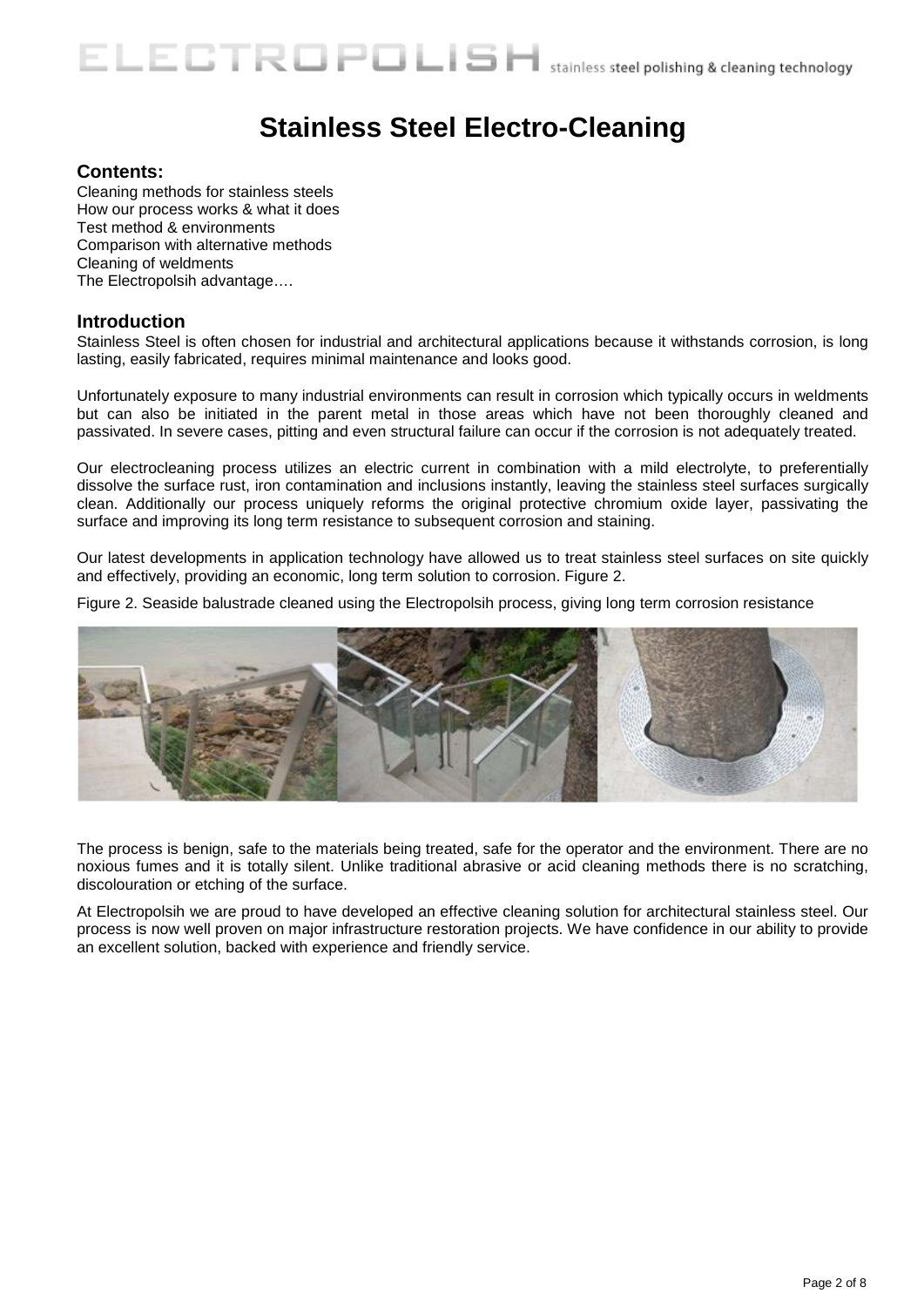#### **Cleaning methods for stainless steels**

The traditional methods of treating surface corrosion of stainless steels utilise either mechanical cleaning, application of various acid solutions or electropolishing  $(3)$ . ASTM A380 and ASTM 967 standards provide a series of options for cleaning and passivation of stainless steel surfaces, including electrocleaning.

#### **Mechanical cleaning**

Mechanical linishing, buffing and polishing is generally slow, dirty, noisy, labour intensive and expensive. With sufficient time and effort, the surface can be highly polished but may not reflect the original finish. Following mechanical polishing, the corrosion resistance is initially lowered. Over time, the surface oxide will grow and passivate naturally in air and the corrosion resistance will gradually approach that of the original mill finish.

The corrosion resistance of mechanically linished finishes is generally lower than that of the annealed and pickled mill finish as they are severely cold worked in the surface layers, making them prone to attack and can retain corrosive material such as salt and dirt particles which readily initiate corrosion attack. Highly buffed surfaces however can result in better corrosion resistance than a linished mill finish.

#### **Acid cleaning**

Acid pickling and passivatio[n\(4\)](http://www.assda.asn.au/asp/index.asp?pgid=17977) can be achieved by either immersing the component in a bath of mixed Nitric and Hydrofluoric acids for a significant time or applying commercially available "Pickling" or "Passivation" pastes. In general these solutions are highly effective in dissolving surface rust, iron contamination and oxidation products. Generally, acid pickling can return the corrosion resistance to the same level as the original parent metal.

Acid cleaning tends to etch the material surface unevenly and poses significant OH&S issues [\(14\)](http://www.assda.asn.au/asp/index.asp?pgid=18503) along with EPA compliance costs and generally involves acid neutralisation and disposal.

In some cases nitric acid or milder citric acid solutions are used for "passivation" treatment, however citric acid is ineffective at removing heavier oxidation and corrosion products..

#### **Electropolishing**

Electropolishing is an effective method of surface cleaning, which also results in removing oxides and iron from the metal surface. It also preferentially dissolves iron and hence improves the Cr-Fe ratio of the surface layers. It alters the surface appearance by smoothing, "electrochemical polishing" of the surface significantly improves the corrosion resistance.

Whilst this process is very effective, it usually involves dismantling of the structure and removing it to a bath where the polishing process is carried out, generally making it relatively expensive for remedial treatments. Ideally electropolishing should be done immediately after fabrication but prior to the initial installation. On site electropolishing is possible but presents many logistical challenges and is quite expensive.

#### **Electrocleaning**

Electrocleaning is based on a similar process to electropolishing but it is portable and applied locally. This process has significant advantages over each of the above methods if applied correctly. Firstly, there is no dirt, buffing compounds or noise involved. The surface appearance is not altered by either mechanical abrasion, etching or polishing, it is simply returned to its original condition, clean and bright.

This process is very effective in passivating and also improving the corrosion resistance of treated surfaces. This process may be performed on site either during installation or as a remedial treatment.

#### Passivation

Passivation is the process of forming a natural, protective, corrosion resistant layer on stainless steel surfaces. This is promoted by cleaning the surface of dirt, grease & oil, salts and iron contaminants. Water, detergents and mechanical cleaning techniques can readily remove dirt, oils and salts on the metal surface. Iron and iron oxides are not so readily removed with standard cleaning methods, hence pickling and passivating solutions containing phosphoric, citric, nitric and hydrofluoric acid are often used for this purpose.

The Electropolsih method results in a clean, fully passivated surface which is generally superior to that produced using conventional pickling or passivation solutions.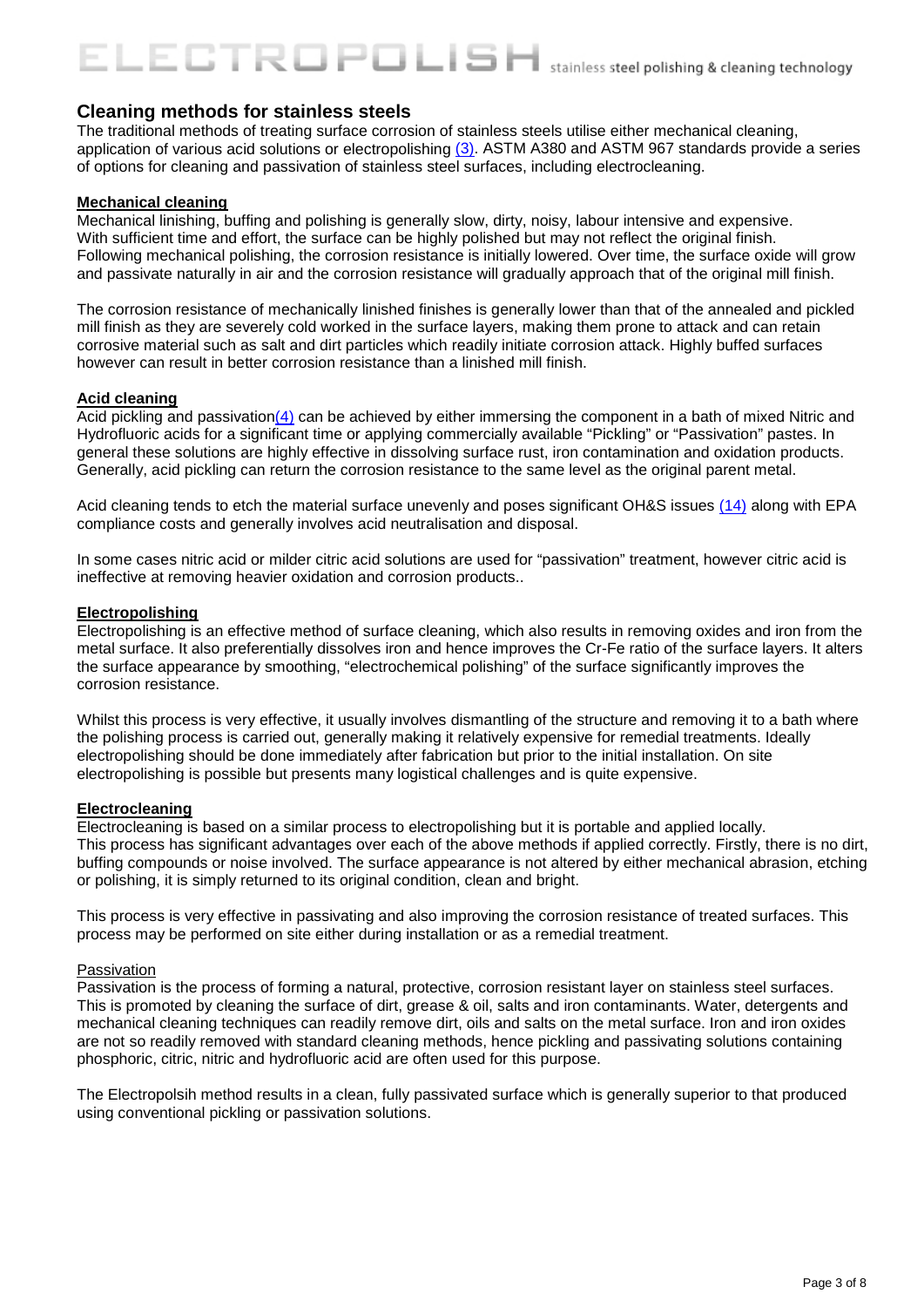#### **How our process works**

#### The electrochemical cleaning process

The Electropolsih process involves applying an electric current through an electrolyte to the work piece in order to clean the metal surface, Figure 3. The electrochemical process itself is not new and is rather simple.

There are several techniques available utilizing either AC or DC current, generally with mild acids, but all have shortcomings with regard to performance and results. The most significant limitations are that they are relatively slow and ineffective on large surface areas, can result in local etching of the surface, depending on which acid is used.



Figure 3. Electrochemical cleaning process

The Electropolsih process has involved significant development of each aspect of the process, especially the ability to clean large and complex surfaces quickly and efficiently without etching or visibly altering the surface condition.

#### **What it does**

Our process performs several functions in the one operation:

- Electrocleaning dissolves rust, stains and iron oxides from the metal surface
- Cleans but does not scratch, etch or polish the surface
- Dissolves non-metallic inclusions which act as pitting initiation sites

STROPOLISK

- The metal surface is thoroughly cleaned and is fully passivated.
- Microscopic smoothing of the metal surface:
	- o Reduces the risk for further build up of surface contaminants which promote further corrosion<br>O lncreases the pitting corrosion resistance of the surface
	- Increases the pitting corrosion resistance of the surface







Figure 4. Balustrades cleaned using the Electropolsih process.

#### **What it does not do**

Any pre-existing defects such as scratches or pits from prior corrosion, will be treated, but not removed. Highly polished surfaces will be cleaned but not necessarily returned to the highly buffed original finish due to the corrosion processes involved in staining.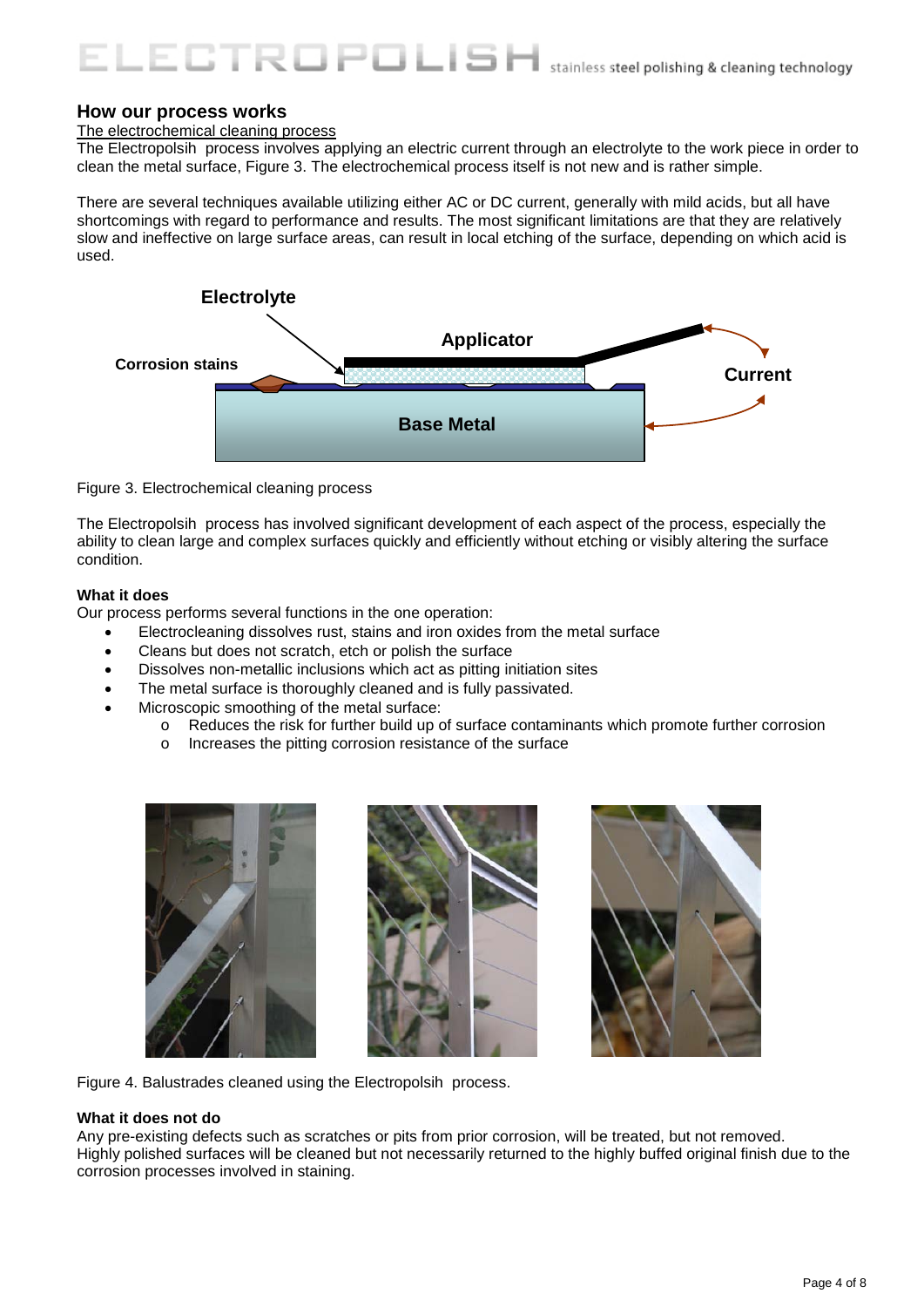#### **Testing method and environments**

The ASTM standards A 380 and A 967 provide options for cleaning and passivation of stainless steel surfaces. Whilst they do describe various methods to be used and some simple evaluation tests, there is no specified criteria for the measurement nor required level of passivation or corrosion resistance of the cleaned surface.

니트

In order to establish the efficacy of our process, we have employed the latest (1) electrochemical corrosion testing techniques. The critical pitting potential CPP technique has been utilised in our process development as well as on site determination of the corrosion resistance of each job both prior to cleaning and is also used as validation to confirm we have achieved a consistent and adequate level of passivation and corrosion resistance.

Corrosion testing and evaluation is carried out using a portable electrochemical potentiostat, which allows easy access to virtually any size object with various surface geometries even on-site. Determination of the pitting potential has been found (2) to be the most appropriate test method for standard stainless steel grades when compared with critical pitting temperature and critical chloride concentration methods.



The sensor makes electrolytic contact with the surface. Capillary forces cause electrolyte flow through a porous polymer pen.

By positioning the pen on the sample surface, electrolytic contact is established and electrochemical characterization is possible. The measured test area is 1.5 mm<sup>2</sup>.

Fig 1: Electrochemical measurement of a stainless steel tube.

#### **Electrochemical testing**

Electrolytes of 1.0M and 5.0M NaCl solutions are prepared from distilled water and reagent grade chemicals. All potentials are referred to saturated calomel electrode (SCE). Prior to testing the surface is cleaned with ethanol. The surface is locally contacted by the electrolyte and is controlled by an electrochemical control unit.

The instrument runs polarization scans at a rate of 10 mV/s in order to determine the pitting potential. A typical calibration measurement is shown in Fig. 5. Running several calibrations results in the averaging of the instrument of the determined pitting potentials.



Fig. 5. Calibration scan determines pitting potential Fig.6. Corrosion current at the reference potential

Once calibration is completed, the instrument decreases the potential by 120 mV. By running potentiostatic tests for 10 seconds, the relative corrosion resistance is determined. Typical results are shown in Fig. 6.

If the current shows typical passive behaviour it can be concluded that the tested area exhibits a pitting potential that is comparable or higher than the area where the instrument was calibrated. If the current shows a strong increase, it can be concluded that pitting is initiated. Hence, the tested area exhibits a corrosion resistance that is significantly decreased compared to the area where the calibration was performed.

The above technique, as well as direct determination of the pitting potential have been used extensively in the determination of the appropriate processes for surface preparation, electrocleaning, neutralisation and rinsing.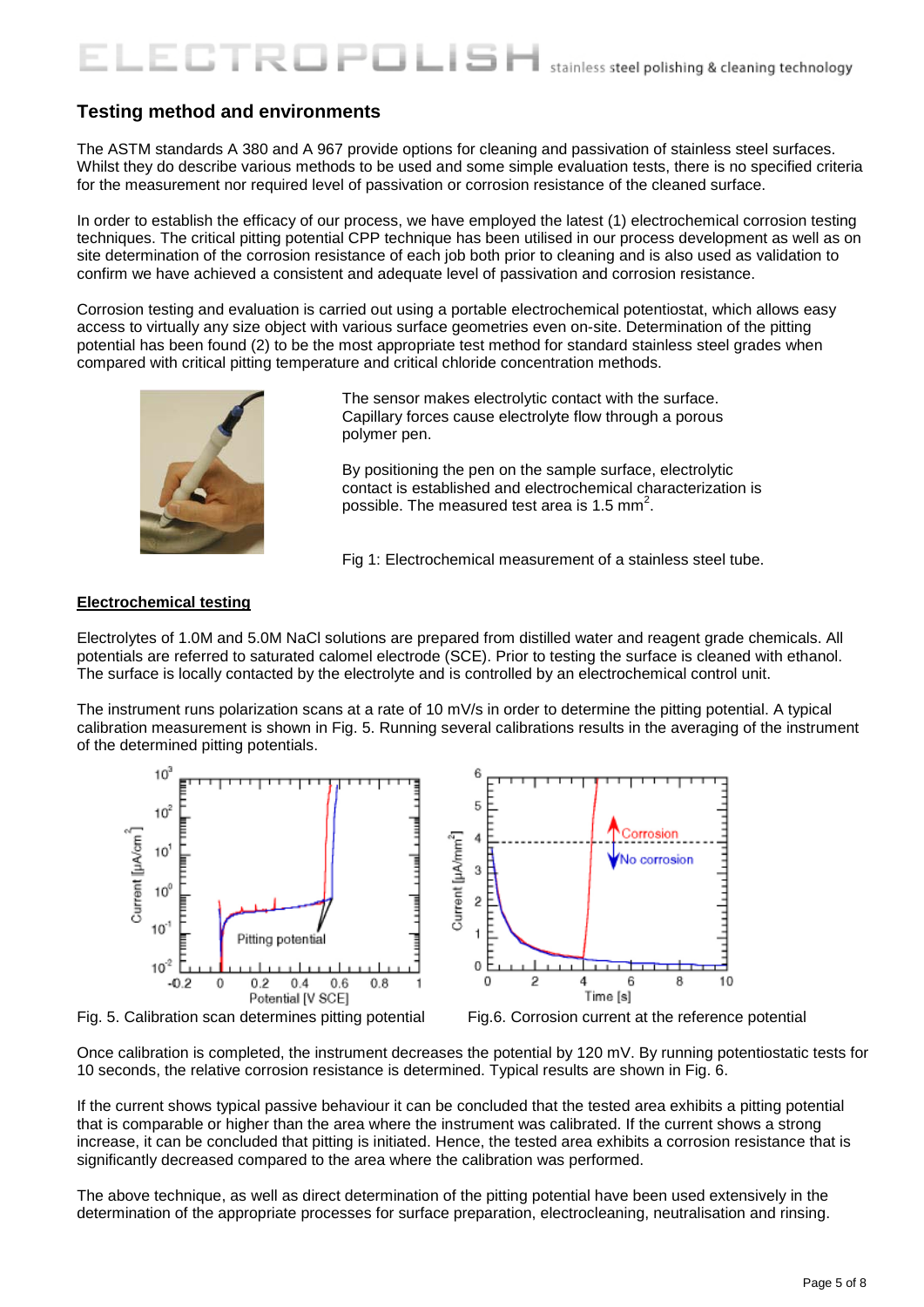#### **Comparison with alternative cleaning methods**

Utilising the electrochemical test technique described above, the effectiveness of several standard cleaning methods used on stainless steels has been compared. The results are summarised in Figure 7.

ا طالبا ك

In this case, the alloy tested was grade 316L stainless steel with an original 2B surface finish. The tests were conducted at 20 deg C with a 5N NaCl solution. Acid cleaning was performed with 20% Phosphoric acid solution. Mechanical abrasive cleaning was performed with a Nylon pad and a domestic abrasive cleaner.



Figure 7. Comparison of the corrosion resistance of different cleaning methods. Corrosion Resistance *(mV SCE, 5M NaCl, 20C, 316L 2B)*

#### **Cleaning of weldments**

Cleaning of stainless steel weldments is important in order to achieve adequate corrosion resistance after welding with particular emphasis being given to the Heat Affected Zones (HAZ). Methods such as mechanical and chemical cleaning are typically used. Electrochemical methods have also been employed where pickling pastes are considered dangerous for OH&S reasons.



Figure 2. Surface oxidation, depleted zone and interference colours of stainless steel welds.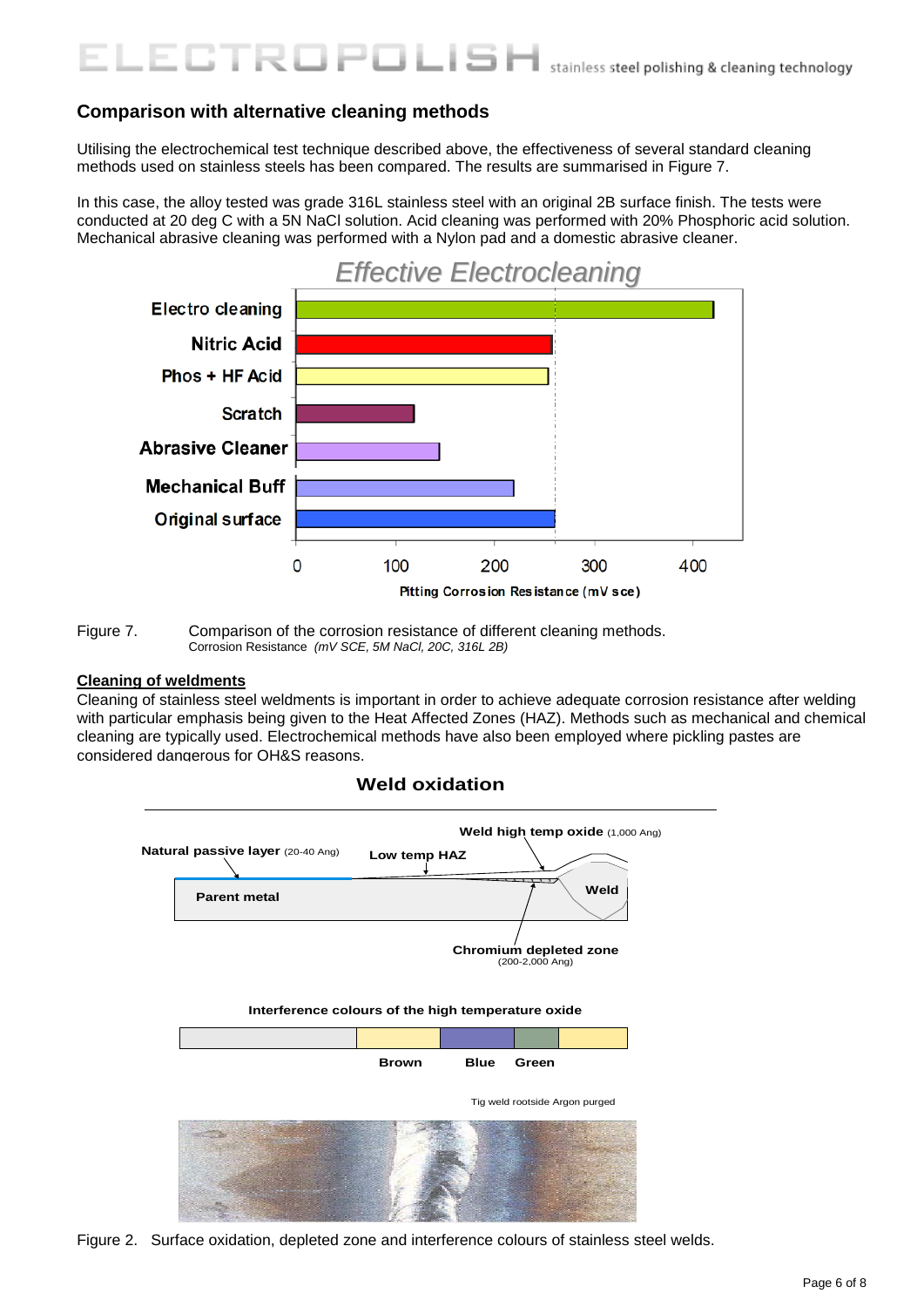The high temperature heat affected zones (HAZ) of weldments are considered (1) to be chromium depleted, with an attendant reduction in corrosion resistance. The surface oxidation and chromium depleted zone and interference colours are represented in Figure 2.

Testing was conducted to identifying the corrosion resistance of the different parts of the weldment, using some common methods of treating the welds. The material tested was standard 2B mill finish grade 316L stainless steel.

• Mechanical cleaning was conducted by buffing using a 3M Scotchbrite pad.

3TRO

- Acid cleaning was performed using pickling paste of 15% phosphoric acid and 0.9% Hydrofluoric acid.
- Electrocleaning was performed using the Electropolsih portable electrocleaning process.

POLISI

#### **Post weld cleaning**

Corrosion tests were also conducted on weldments. The parent metal, low temperature HAZ, high temperature HAZ and weld metal, were tested after various forms of cleaning.

Automatic 316L MIG welds with argon purge on the root side were used. Tests were conducted on grade 316L, 2B material using a 1M NaCl test solution at 18 deg C. The test results are summarized in Figure 5.



### **Post weld cleaning 316L**

Figure 5. Effect of cleaning methods on a stainless steel weldment.

Pickling with commercial pickling paste significantly improves the corrosion resistance compared with that of the as-welded material. The electrocleaning process not only recovered, but can improve the corrosion resistance to a level above that of the original parent metal.

It is concluded that electrocleaning is at least as good as pickling and can even improve the corrosion resistance of weldments.